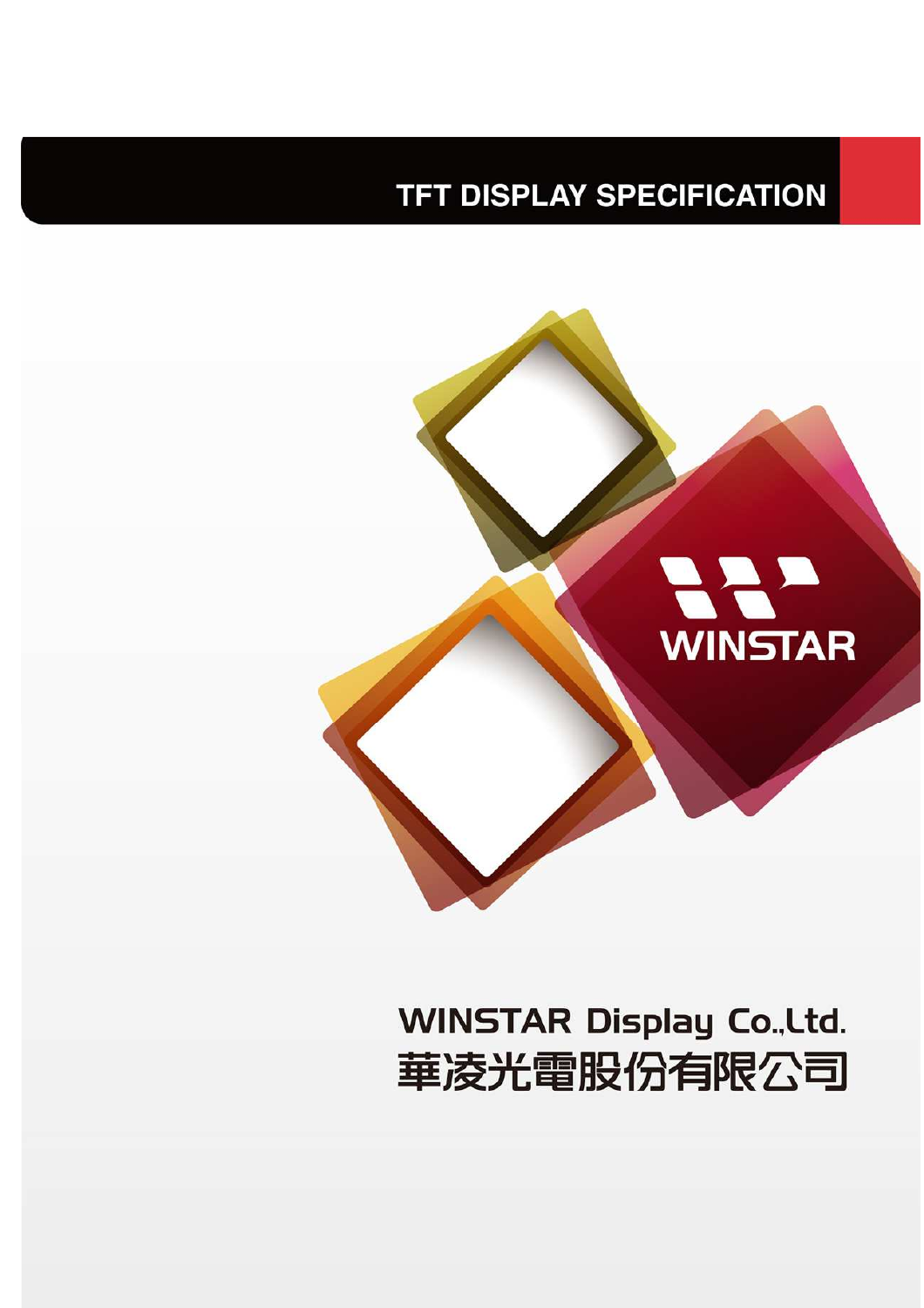



*WEB: https://www.winstar.com.tw E-mail: sales@winstar.com.tw* 

#### **SPECIFICATION**

#### **MODULE NO.: WF28KTLAJDNT0#**

#### General Specifications

| <b>Item</b>                           | <b>Dimension</b>                        | Unit |
|---------------------------------------|-----------------------------------------|------|
| <b>Size</b>                           | 2.8                                     | inch |
| Dot Matrix                            | 240 x RGB x 320(TFT)                    | dots |
| Module dimension                      | $50.0(W) \times 69.2(H) \times 3.48(D)$ | mm   |
| Active area                           | 43.2 x 57.6                             | mm   |
| Pixel pitch                           | $0.18 \times 0.18$                      | mm   |
| LCD type                              | TFT, Normally White, Transmissive       |      |
| <b>TFT</b> Interface                  | <b>SPI</b>                              |      |
| <b>TFT Driver IC</b>                  | ST7789V or Equivalent                   |      |
| <b>View Direction</b>                 | 6 o'clock                               |      |
| <b>Gray Scale Inversion Direction</b> | 12 o'clock                              |      |
| <b>Aspect Ratio</b>                   | Portrait                                |      |
| <b>Backlight Type</b>                 | LED, Normally White                     |      |
| Touch Panel                           | <b>Resistive Touch Screen</b>           |      |
| Surface                               | Glare                                   |      |

\*Color tone slight changed by temperature and driving voltage.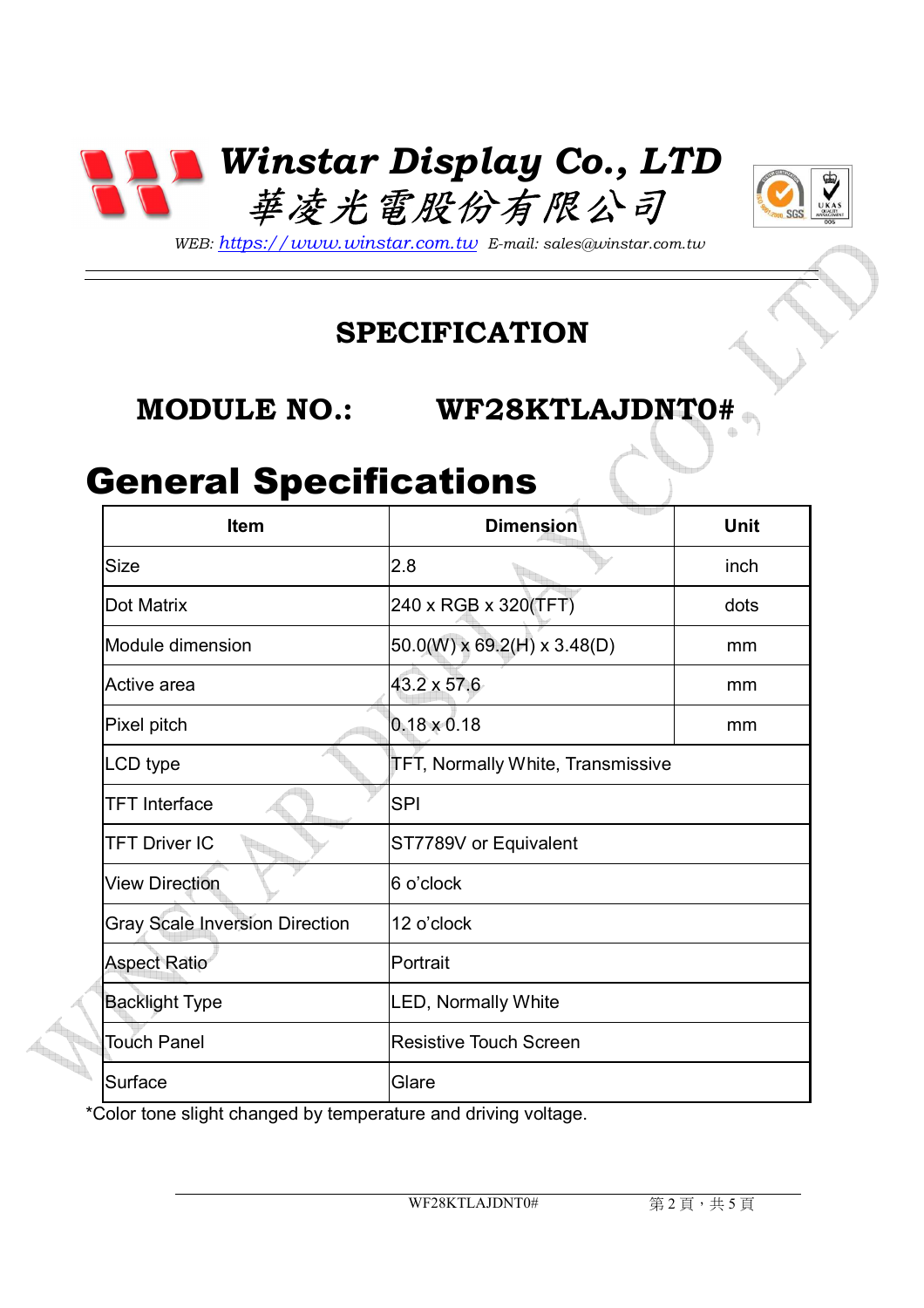# Absolute Maximum Ratings

| Item                         | <b>Symbol</b> | Min   | <b>Typ</b> | <b>Max</b> | <b>Unit</b> |  |
|------------------------------|---------------|-------|------------|------------|-------------|--|
| <b>Operating Temperature</b> | TOP           | $-20$ |            | $+70$      | $\hat{ }$   |  |
| Storage Temperature          | TST           | $-30$ | —          | $+80$      | $\circ$     |  |

## Electrical Characteristics

| <b>Operating conditions</b>   |                   |     |            |            | <b>ROLL</b> |
|-------------------------------|-------------------|-----|------------|------------|-------------|
| <b>Item</b>                   | <b>Symbol</b>     | Min | <b>Typ</b> | <b>Max</b> | <b>Unit</b> |
| Supply Voltage For Analog     | $\mathsf{V_{CC}}$ | 2.4 | 3.3        | 3.6        |             |
| <b>Supply Current For LCM</b> | Icc               |     | 6.7        | 10.0       | mA          |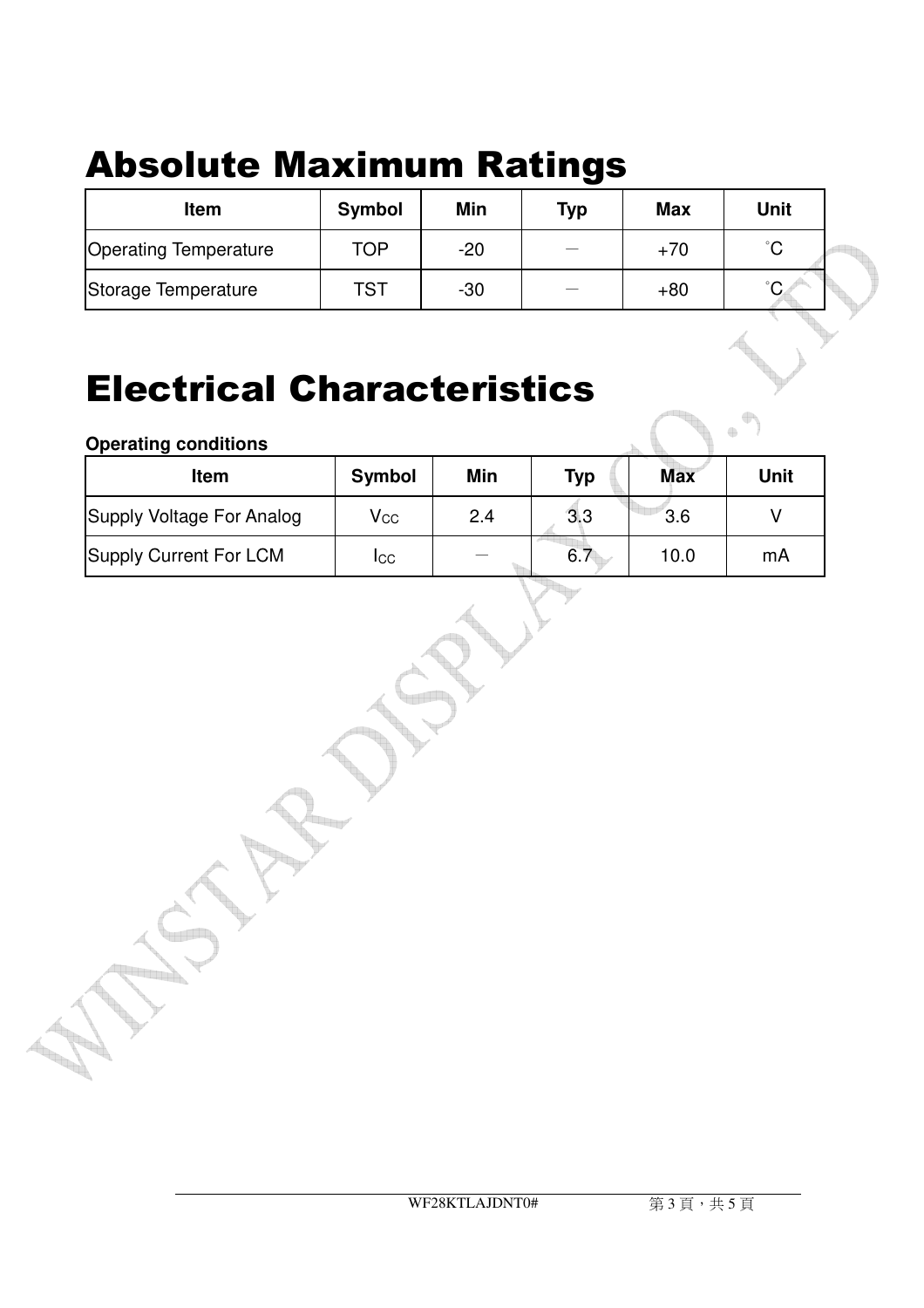## Interface

#### **LCM PIN Definition**

| <b>NO</b>       | <b>Symbol</b>   | <b>Function</b>                                                                                                                                                          |                                                                                                                                                                                                                    |            |                 |                           |                     |  |  |  |  |  |
|-----------------|-----------------|--------------------------------------------------------------------------------------------------------------------------------------------------------------------------|--------------------------------------------------------------------------------------------------------------------------------------------------------------------------------------------------------------------|------------|-----------------|---------------------------|---------------------|--|--|--|--|--|
| 1               | <b>GND</b>      | Ground                                                                                                                                                                   |                                                                                                                                                                                                                    |            |                 |                           |                     |  |  |  |  |  |
| $\overline{2}$  | VLED+           | Anode of LED backlight.                                                                                                                                                  |                                                                                                                                                                                                                    |            |                 |                           |                     |  |  |  |  |  |
| 3               | VLED-           | Cathode of LED backlight.                                                                                                                                                |                                                                                                                                                                                                                    |            |                 |                           |                     |  |  |  |  |  |
| 4               | <b>GND</b>      | Ground                                                                                                                                                                   |                                                                                                                                                                                                                    |            |                 |                           |                     |  |  |  |  |  |
| 5               | <b>VCC</b>      |                                                                                                                                                                          | Power supply                                                                                                                                                                                                       |            |                 |                           |                     |  |  |  |  |  |
| 6               | <b>RESET</b>    |                                                                                                                                                                          | System reset pin. (RESX)<br>signal is active low                                                                                                                                                                   |            |                 |                           |                     |  |  |  |  |  |
| $\overline{7}$  | <b>SDA</b>      |                                                                                                                                                                          | When IM3: Low, SPI interface input/output pin.<br>When IM3: High, SPI interface input pin.<br>The data is latched on the rising edge of the SCL signal.<br>If not used, please fix this pin at VDDI or DGND level. |            |                 |                           |                     |  |  |  |  |  |
| 8               | DCX(SCL)        |                                                                                                                                                                          | This pin is used to be serial interface clock.<br>DCX='1': display data or parameter.<br>DCX='0': command data.<br>If not used, please fix this pin at VDDI or DGND.                                               |            |                 |                           |                     |  |  |  |  |  |
| 9               | <b>CSX</b>      |                                                                                                                                                                          | Chip selection pin<br>Low enable.<br>High disable.                                                                                                                                                                 |            |                 |                           |                     |  |  |  |  |  |
| 10              | WRX(D/CX)       | Display data/command selection pin in 4-line serial interface.<br>Second Data lane in 2 data lane serial interface.<br>If not used, please fix this pin at VDDI or DGND. |                                                                                                                                                                                                                    |            |                 |                           |                     |  |  |  |  |  |
| 11              | <b>GND</b>      | Ground                                                                                                                                                                   |                                                                                                                                                                                                                    |            |                 |                           |                     |  |  |  |  |  |
| 12              | SDO(DOUT)       | SPI interface output pin.<br>The data is output on the falling edge of the SCL signal.<br>If not used, let this pin open.                                                |                                                                                                                                                                                                                    |            |                 |                           |                     |  |  |  |  |  |
| 13              | TE.             | Tearing effect signal is used to synchronize MCU to frame memory<br>writing.<br>If not used, please let this pin open                                                    |                                                                                                                                                                                                                    |            |                 |                           |                     |  |  |  |  |  |
|                 |                 | The MCU interface mode select.                                                                                                                                           |                                                                                                                                                                                                                    |            |                 |                           |                     |  |  |  |  |  |
|                 |                 | IM3                                                                                                                                                                      | IM2                                                                                                                                                                                                                | <b>IM1</b> | IM <sub>0</sub> | MPU Interface Mode        | Data pin            |  |  |  |  |  |
| 14 <sup>°</sup> | IM <sub>3</sub> | 0                                                                                                                                                                        | 1                                                                                                                                                                                                                  | 1          | 0               | 4-line 8bit serial I/F    | SDA: in/out         |  |  |  |  |  |
|                 |                 | 1                                                                                                                                                                        | 1                                                                                                                                                                                                                  | 1          | 0               | 4-line 8bit serial I/F II | SDA:in/<br>SDO: out |  |  |  |  |  |
|                 |                 |                                                                                                                                                                          |                                                                                                                                                                                                                    |            |                 |                           |                     |  |  |  |  |  |
| $1\overline{5}$ |                 | <b>GND</b><br>Ground                                                                                                                                                     |                                                                                                                                                                                                                    |            |                 |                           |                     |  |  |  |  |  |
| 16              | XR              | Right electrode                                                                                                                                                          |                                                                                                                                                                                                                    |            |                 |                           |                     |  |  |  |  |  |
| 17              | YD              | Bottom electrode<br>Left electrode                                                                                                                                       |                                                                                                                                                                                                                    |            |                 |                           |                     |  |  |  |  |  |
| 18              | XL              |                                                                                                                                                                          |                                                                                                                                                                                                                    |            |                 |                           |                     |  |  |  |  |  |
| 19              | YU              | Top electrode                                                                                                                                                            |                                                                                                                                                                                                                    |            |                 |                           |                     |  |  |  |  |  |
| 20              | <b>GND</b>      | Ground                                                                                                                                                                   |                                                                                                                                                                                                                    |            |                 |                           |                     |  |  |  |  |  |